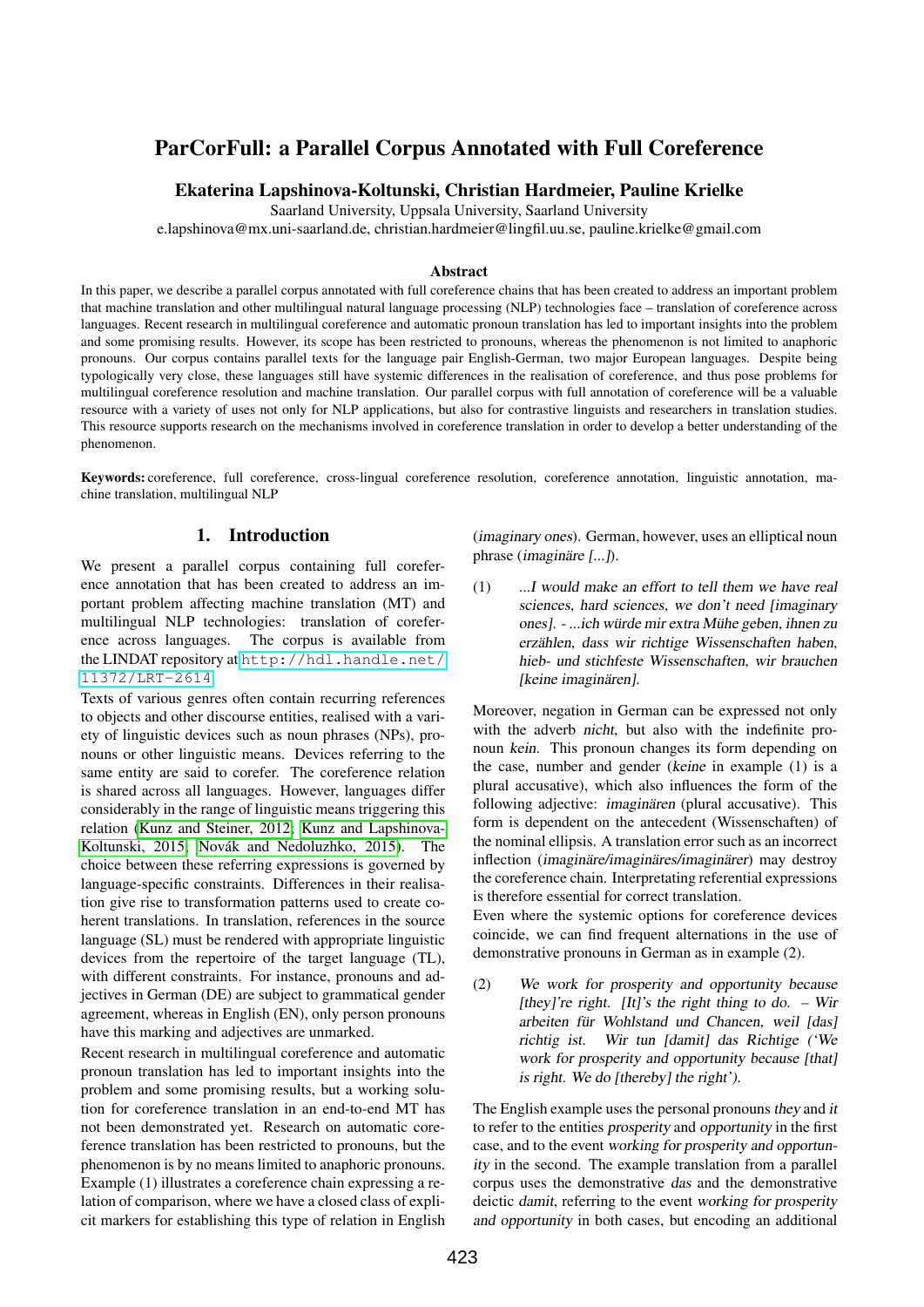logico-semantic relation of instrumentality in the second. This is one of the typical cases of translation between English and German where the coreference relation as such is preserved, but it is not coreference between exactly the same entities in both cases, and it is semantically enriched by the instrumental relation in the second. An MT system is very likely to output the personal pronoun sie instead of das (Wir arbeiten für Wohlstand und Chancen, weil [sie] richtig sind) making this pronoun refer to the entities and not the event, which would sound less natural in German.

#### 2. Related Work

The challenge of translating pronouns has been a recurring topic in recent studies. There are a few corpus-based studies of coreference translation (Novák and Nedoluzhko, [2015;](#page-5-2) [Novak et al., 2013;](#page-5-3) [Guillou and Webber, 2015\)](#page-4-0). For ´ the languages under analysis, it has been empirically shown to be a relevant problem [\(Hardmeier and Federico, 2010;](#page-4-1) [Guillou, 2016\)](#page-4-2). In the MT community, the awareness of the problem has been increased with three recent shared tasks on pronoun translation [\(Hardmeier et al., 2015;](#page-4-3) [Guillou et](#page-4-4) [al., 2016;](#page-4-4) Loáiciga et al., 2017). In recognition of the difficulty of the problem, test suite-based evaluation methods for pronoun translation have been proposed [\(Guillou and](#page-4-5) [Hardmeier, 2016;](#page-4-5) [Bawden et al., 2017\)](#page-4-6).

At the same time, coreference translation and multilingual coreference resolution is still a complex problem, as we observe a widespread lack of understanding of this phenomenon. Existing coreference resolution tools are known to be unreliable as they introduce an unacceptable number of errors, and therefore manually annotated parallel resources are absolutely indispensable for the development of coreference-aware MT systems and other multilingual language technologies, including cross-lingual coreference resolution [\(Grishina, 2017;](#page-4-7) Novák and Žabokrtský, 2014; [Green et al., 2011\)](#page-4-8), information extraction [\(Lee et al., 2012;](#page-5-6) [Zelenko et al., 2004\)](#page-5-7) and question answering [\(Morton,](#page-5-8) [1999;](#page-5-8) [Hartrumpf et al., 2008\)](#page-5-9). Most existing coreference corpora are not parallel. The only resources for the language pair English-German that are known to us include the GECCo corpus (Lapshinova-Koltunski and Kunz, 2014), the ParCor corpus (Guillou et al., 2014) and the multilingual coreference corpus described by (Grishina and Stede, 2015). The first corpus contains annotations of the source texts only and is available with restrictions on some texts. The second resource considers only pairwise annotation of anaphoric pronouns and their antecedents. The third corpus, although containing annotations of all referring expressions appearing in a coreference chain, is very small (ca. 11,000 words per language).

For this reason, we have created an English-German parallel corpus which contains annotation of full coreference chains on the basis of the ParCor corpus. The annotation scheme takes inspiration from the schemes used in all the three resources mentioned above [\(Kunz, 2012;](#page-5-10) [Guillou et](#page-4-9) [al., 2014;](#page-4-9) [Grishina and Stede, 2016\)](#page-4-10). In contrast to other existing coreference schemes that were designed for monolingual datasets, these were elaborated for a multilingual corpus and will allow us to obtain uniform nominal coreference annotations which facilitates extension to further languages in the future.

### 3. Annotation Categories

A detailed description of categories and disambiguation rules are needed to guarantee consistency throughout the whole process of annotation. Our annotation guidelines are based on the three existing ones described by [Grish](#page-4-10)[ina and Stede \(2016\)](#page-4-10), [Guillou et al. \(2014\)](#page-4-9) and [Kunz](#page-5-10) [\(2012\)](#page-5-10). They address the segmentation of nominal elements, the annotation of different antecedent and anaphora types and examples of various problematic cases [\(Lapshinova-Koltunski and Hardmeier, 2017\)](#page-5-11).

Segmentation Annotated elements (markables) include: Pronouns, nouns, nominal phrases or elliptical constructions that are parts of a coreference pair (antecedentanaphora), as well as verbal phrases or clauses being antecedents of event anaphora.

Types of antecedents In our framework, we define two different types of antecedents: entities and events. Entities can either be represented by a pronoun or an NP. Events can be represented by a VP as in (3-a), a clause as in (3-b) or a set of clauses. Antecedents can be split as in (3-b) (multiple elements "prosperity and oportunity" constitute one antecedent – all components of the antecedent are linked to the referring expression "they"). If there is no explicit antecedent (in some cases, a referring expression is anaphoric, but no specific antecedent can be found in the text) the position of the antecedent is left open.

- (3) a. ... you have to basically [combine everything you learned from project one and project two]. ultimately [that]'s the goal .
	- b. [We work for [prosperity] [and opportunity]] because [they]'re right. [It]'s the right thing to do.

Types of anaphora We include two types of referring expressions (anaphors) into our analysis: Pronouns and nominal phrases. Coreferring pronouns include personal, demonstrative, relative and reflexive pronouns. Note that demonstrative pronouns may also refer to locations (there, here) and time (then, now). We also include pronominal adverbs in the category of demonstrative pronouns. Pronominal adverbs are formed by replacing a preposition and a pronoun, like gegen+das  $\rightarrow$  dagegen in example (4). They exist in both English and German, but are used differently. In German, they are very common, but in English, they sound rather archaic and are generally avoided. adverbs are not considered in most coreference annotation schemes. However, they constitute around 8% of all referring expres-sions in the German language<sup>[1](#page-1-0)</sup> and are especially frequent in spoken and spoken-like language.

(4) Viele Amerikaner haben Probleme mit [Rassismus]; doch wir sind [dagegen] immun.

Coreferring nominal phrases include proper names (Herr Almeida Freire in example (5-a)), nominal premodifiers as

<span id="page-1-0"></span> $1$ This number is based on the annotations available in the German part of the GECCo corpus(Lapshinova-Koltunski and Kunz, 2014).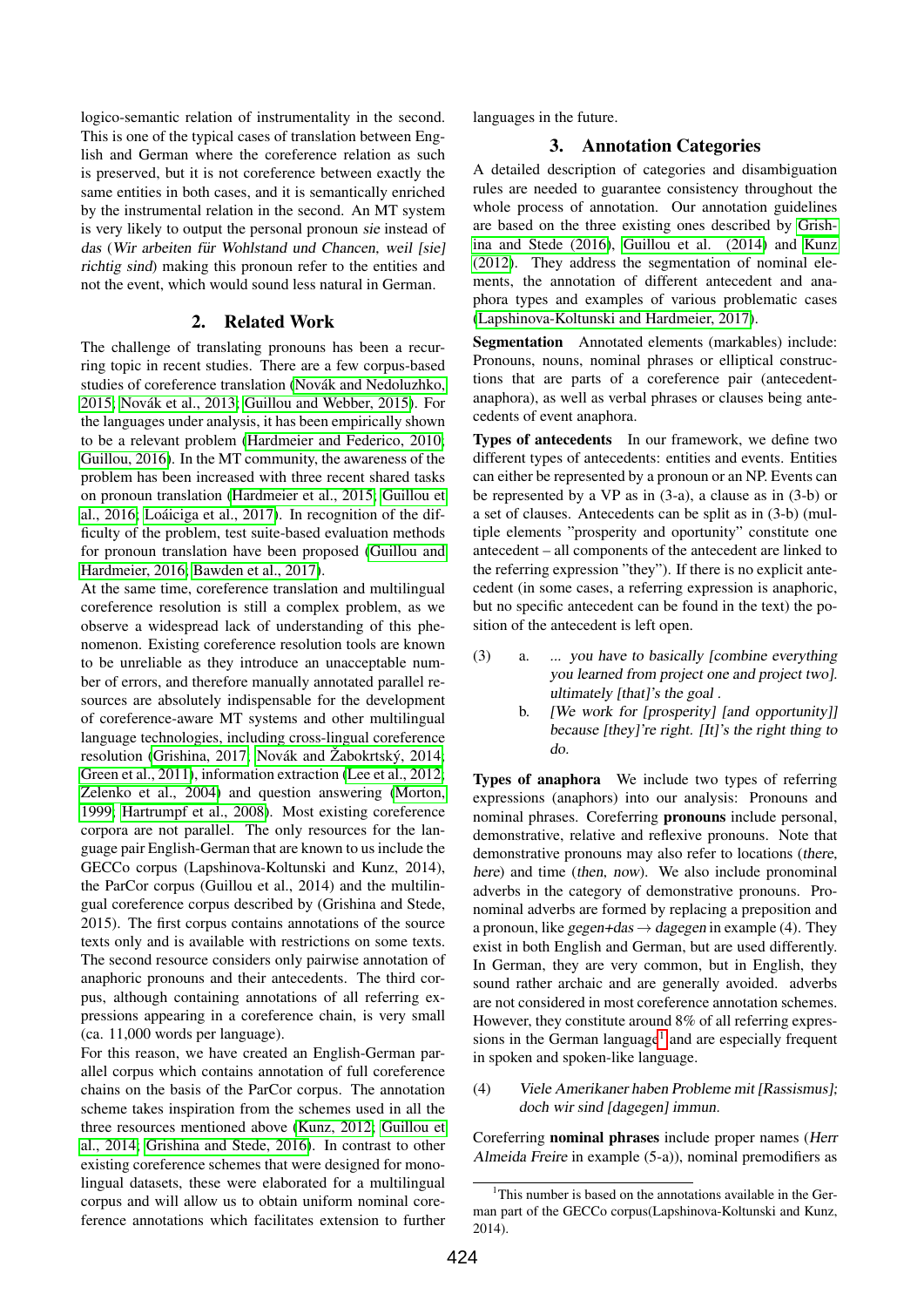in (5-b), full nominal phrases (used with a definite article or a demonstrative modifier as in example (5-c)) and nominal phrases with quantifiers (all people in the meaning all these people). Generic nouns can co-refer with definite full NPs or pronouns, but not with other generic nouns, see (5-d).

- (5) a. In [seiner] EWSA-Stellungnahme zum "Bericht der Kommission zur Beobachtung des Handelsmarktes" schreibt [Herr Almeida Freire]...
	- b. The unionists used to be [[EU] supporters], but now they are questioning how [it] has developed...
	- c. This past spring, the U.S. Department of Education issued [a report, The Condition of Education 2000]. [The report] found that...
	- d. [Computers] are expensive. But [they] are useful. Computers cost a lot of money.

As shown in example [\(1\)](#page-0-0) above, linguistic chains may also include *substitution* and *ellipsis* in addition to referring expressions. These trigger a type reference relation (as opposed to a relation of identity) between referents belonging to the same class [\(Kunz and Steiner, 2013;](#page-5-12) [De Beau](#page-4-11)[grande and Dressler, 1981\)](#page-4-11). In substitution patterns, the referring expression is replaced with another element (example (6-a)). In ellipsis, it is completely left out, and the reference is implicit (example (6-b)).

- (6) a. Do you prefer the blue shirt or [the red shirt]?  $-I$  would like the red [one].
	- b. ...if I take any one of these balls... and I count how many [neighboring balls] that there are around it, the answer's always twelve [].

Substitution and ellipsis are mostly analysed within separate chains in other studies. We include them into our framework, since they often occur in similar contexts as coreference if considered cross-lingually, as again was shown in example [\(1\).](#page-0-0) In our framework, substitution and ellipsis are subdivided into their structural types, according to the omitted/substituted element: nominal ellipsis (7-a), verbal substitution (7-b) and clausal substitution in (7-c).

- (7) a. You might have to come up afterwards to count but if I take any one of these balls in the middle and I count how many [neighboring balls] that there are around it, the answer's always twelve  $\prod$ .
	- b. You'll see that it had [to accommodate] an incredible range of functions much more elaborate than any temple or palace in the past would have [done].
	- c. [Does everybody have a handout, for today]? If [not] Aaron's got handouts.
	- d. [So, well, any more questions]?  $[no]$ , okay, ...
	- e. [How many slices do you want]? "[Two]", I said.

Following [Menzel \(2017\)](#page-5-13), we also define two additional classes for ellipsis: yes-no type as in (7-d) and mixed type (a combination of nominal and verbal or clausal) as illustrated in (7-e).

Another category that is considered here but is excluded from most analyses is that of comparative reference, which does not trigger co-reference in the strict sense. Together with other cases (substitution and ellipsis) it instead involves type reference, co-classification or "sloppy identity", see [\(Kunz and Steiner, 2012\)](#page-5-0). The linguistic means signaling comparative reference include such words as same, equal, identical or particular adjectives in the comparative form. We distinguish between general and particular comparison, the first referring to a general relation of comparison between two entities (8-a) and the latter referring to particular comparative features of two entities (8-b).

- (8) a. So what do you think happened to [these design students] ? [...] We did the exercise again with [the same students] .
	- b. That car over there is very [fast] . But well, my uncle drives an even [faster] one.

### 4. Annotation Process

The annotations were created with the annotation tool MMAX2, including all of the above mentioned categories. The annotation scheme created for this task allows the annotator to define each markable as a certain mention type (pronoun, NP, VP or clause). The mentions can be defined further in terms of their cohesive function (antecedent, anaphoric, cataphoric, comparative, substitution, ellipsis, extratextual, pleonastic-it, apposition). Antecedents can either be annotated as simple or split, and as entity or event. For anaphoric expressions the scheme includes singular/plural agreement with the antecedent and subject/non-subject position of the expression. The annotation scheme also covers pronoun type (personal, possessive, demonstrative, reflexive, relative) and modifier types of NPs (possessive, demonstrative, definite article, or none for proper names). An example of the MMAX2 interface with a visualisation of a coreference chain is illustrated in Figure [1.](#page-3-0)

All annotations were performed by highly experienced well-trained annotators with linguistic background in order to ensure maximum accuracy.

# 5. Data Selection

We used existing resources and extended them with: (1) complete annotation of full coreference chains; (2) additional referring expressions to achieve full coreference chains. The resources we are using as a basis include the ParCor corpus (Guillou et al., 2014) and the dataset used for the DiscoMT workshop shared task [\(Hardmeier et al.,](#page-4-3) [2015\)](#page-4-3). To increase the variety in register and genre, we included some additional data taken from the test sets of the news translation shared task at the Conference on Machine Translation [\(Bojar et al., 2017,](#page-4-12) WMT17). Table [1](#page-3-1) provides an overview of the total number of tokens included into our corpus.

For the DiscoMT dataset, the existing annotations covered only English. We extended the existing dataset into a parallel corpus by added the corresponding translation from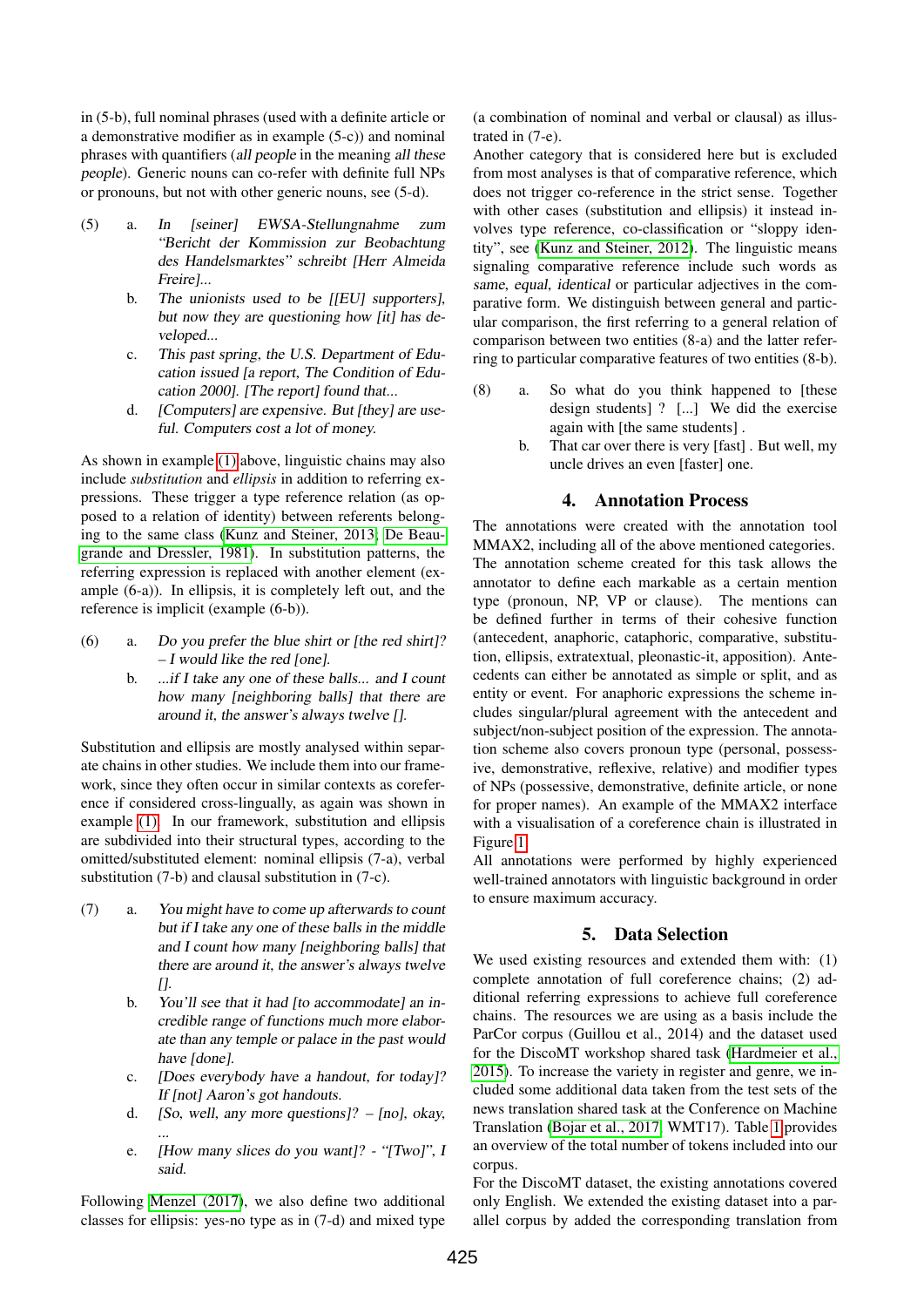| Display Tools Plugins Info V Show ML Panel                                                        |                                                                                                                   |                    |  |
|---------------------------------------------------------------------------------------------------|-------------------------------------------------------------------------------------------------------------------|--------------------|--|
|                                                                                                   |                                                                                                                   |                    |  |
|                                                                                                   | Biles] nails all-around gold in women's gymnastics Forget [the pressure] . Forget [the hype]. [Sir                |                    |  |
|                                                                                                   | mmune to all of <b>[it]</b> . Dynamic on vault . Effortless on beam . Jaw-dropping on floor . Brilliant all ov    |                    |  |
|                                                                                                   | , finally , an Olympic champion./ <b>[<i>The 19-year-old American</i>]</b> gymnast soared to the all-around tit   |                    |  |
|                                                                                                   | , putting the gap between <b>[herself]</b> and the rest of the world on full display under the Olympic            |                    |  |
|                                                                                                   | . [ <mark>Her]</mark> total of 62.198 was well clear of silver medalist and " Final Five " teammate Aly Raisman a |                    |  |
|                                                                                                   | pronze medalist Aliya Mustafina . United States <sup>y</sup> [Simone Biles] performs on the balance beam du       |                    |  |
|                                                                                                   | ic gymnastics women's individual all-around final at the 2016 Summer Olympics in Rio de Janeiro:                  |                    |  |
|                                                                                                   | nursday. [Biles] became the fourth straight American woman to win the all-around title and fifth                  |                    |  |
|                                                                                                   | hile cementing ther reputation as the best of ther generation and perhaps ever [[She] burst                       |                    |  |
|                                                                                                   | an [her] final total was posted and [her] long journey to this moment ended [The achievement]                     |                    |  |
|                                                                                                   | The same league as <i>Lonce-in-a-generation athletes</i> Llike Michael Phelns who have taken [their] sp           |                    |  |
| eights : [Biles] has si                                                                           | The 19-year-old American]                                                                                         | d champior         |  |
| including 10 gold v                                                                               | <b>One-click annotation</b> Panel Settings                                                                        | that 1984          |  |
| coref  <br>checks<br>champion Mary Lou                                                            | sentence                                                                                                          | last test awi      |  |
| Coref class<br>a contest not so mu                                                                | set 37                                                                                                            | <b>Jand the bu</b> |  |
| $\leq$ > Mention<br>zed expectations . A                                                          | ○ pronoun ® np ○ vp ○ clause ○ none                                                                               | Texas, with        |  |
| golds would be seen<br>$<$ > NPtype                                                               | np<br>٠                                                                                                           | / Raisman          |  |
| after winning gold a<br>$\leq$ > split                                                            | $\circ$ simple antecedent $\circ$ split reference $\circ$ no explicit antecedent                                  | dual all-arou      |  |
| e 2016 Summer Oly                                                                                 |                                                                                                                   | e first one or     |  |
| anteType<br>while serving as the                                                                  | $\bullet$ entity $\circ$ event $\circ$ generic                                                                    | larolyi's goir     |  |
| $\leq$ > anacata<br>ty . While [Biles] ins                                                        | anaphoric C cataphoric                                                                                            | b, that's not      |  |
| npmod<br>rue [A portion of [1]                                                                    | ○ possessive ○ demonstrative · @ def-article ○ indefinite ○ none                                                  | - ature tumb       |  |
| et to Latin music the                                                                             | <b>Undo changes</b><br>Apply                                                                                      | ic Arena] [J       |  |
|                                                                                                   |                                                                                                                   |                    |  |
| Icidence. The girl] auppeu by the right and Auto-apply is OFF colour and discussed by coach Aimee |                                                                                                                   |                    |  |
| i's mother during a field trip to the gym where Boorman was coaching has become a force. [She]    |                                                                                                                   |                    |  |

st an all-around competition since the summer of 2013. La winning streak I that should go for as lo

<span id="page-3-0"></span>Figure 1: A coreference chain visualised in MMAX2

| language       | ParCor | <b>DiscoMT</b> | <b>WMT</b> news | total   |
|----------------|--------|----------------|-----------------|---------|
| <b>English</b> | 31.971 | 39.764         | 10.644          | 82,379  |
| German         | 30,305 | 37.452         | 10.593          | 78,350  |
| total          | 62,276 | 77.216         | 21.237          | 160,729 |

<span id="page-3-1"></span>Table 1: Corpus data

English into German. Overall, we completed the annotations by adding all types of referring expressions 71,735 tokens of the English data and 30,305 of the German data. Around 48,000 tokens of data in German (translations of the English TED talks contained in the DiscoMT data and the news texts from the WMT data), as well as 10,644 tokens of the English data did not contain any annotations and were thus annotated from scratch. The total number of tokens in the annotated corpus amounts to ca. 160,000.

The annotated resource that we have created represents a reasonably-sized data set for training coreference resolution components that can be used for MT or other crosslingual applications. It is comparable in size (with a larger amount of text, but fewer annotated mentions) to the AR-RAU corpus (Poesio and Artstein, 2008), which features a similarly rich coreference annotation and covers a greater variety of genres, but does not include multilingual parallel text. Although the amount of data is not enough to train an MT system, this dataset will be large enough for MT tuning, testing and evaluation, which is an important improvement over the existing data situation.

#### 6. Annotation Results

We present an overview of the annotated structures (absolute numbers) in Table [2](#page-3-2) below.

In total, the corpus contains about 15,000 annotated mentions at the moment. The annotated mentions are classified according to their morpho-syntactic type: pronouns (pronoun), nominal phrases (np), verbal phrases (vp) and clauses (clause). This differentiation was introduced for a practical reason, as it permits classifying mentions further according to their function or the role in a coreference

|                | <b>English</b> | German | total  |
|----------------|----------------|--------|--------|
| pronoun        | 4,650          | 4,269  | 8,919  |
| $\mathbf{np}$  | 2,485          | 2,611  | 5,096  |
| vp             | 133            | 132    | 265    |
| clause         | 335            | 312    | 647    |
| total mentions | 7,603          | 7,324  | 14.927 |

<span id="page-3-2"></span>Table 2: Annotated mentions and their subcategories

chain. As seen from the table, German texts contain more markables, i.e. more referring expressions.

|                      | English | German | total |
|----------------------|---------|--------|-------|
| number of chains     | 2.319   | 2.425  | 4.744 |
| average chain length | 2.94    | 2.81   | 2.87  |

<span id="page-3-3"></span>Table 3: Annotated chains

The number of full coreference chains in the data amounts to 4,744 (see Table [3\)](#page-3-3). We also calculate the average chain length (total number of mentions/total number of chains). The German translations contain more chains than their English sources, but on average, these chains are shorter. To evaluate the reliability of the annotated coreference chains, we created a second annotation of two files in each language. The inter-annotator dataset included TED talks 785 and 790 and was composed of 6,253 English and 5,975 German tokens. As a measure of inter-annotator agreement, we computed the mention overlap and entity-based CEAF scores [\(Luo, 2005\)](#page-5-14) between the two annotations, treating our regular annotator as the hypothesis to be evaluated and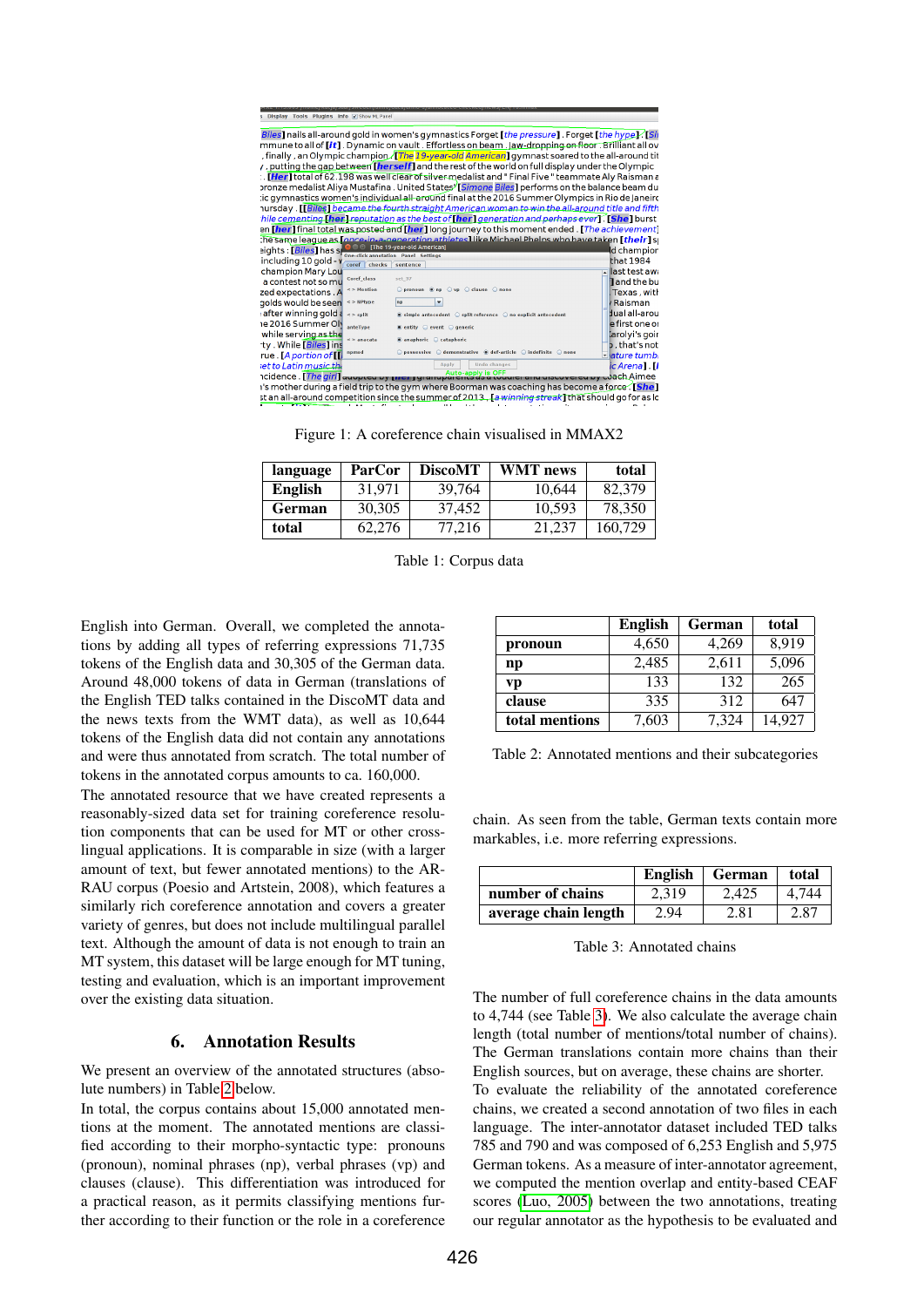the second annotator as the reference. The scores were calculated with the CoNLL reference scorer implementation [\(Pradhan et al., 2014\)](#page-5-15) and are shown in Table [4](#page-4-13) as a macroaverage over the two documents.

|               | <b>Precision</b> | Recall | <b>F-score</b> |
|---------------|------------------|--------|----------------|
| English       |                  |        |                |
| mentions      | 89.20%           | 73.89% | 80.71%         |
| CEAFe         | 82.90%           | 67.13% | 74.13%         |
| <b>German</b> |                  |        |                |
| mentions      | 84.80%           | 69.76% | 76.54%         |
| CEAFe         | 72.53%           | 60.36% | 65.88%         |

<span id="page-4-13"></span>Table 4: Inter-annotator metrics for coreference chains

As seen from the table, we observe a better agreement for the English texts. We suppose that the reason for the greater disagreement for German texts is the complexity of the linguistic structures triggering coreference in this language. However, a more detailed analysis of the agreement results is needed to understand the reasons. We plan to do this in future work.

We also performed automatic inconsistency checks to prove if the annotated data contains any (1) marked mentions outside of chains; (2) antecedents of chains that are not marked as first elements of chains; (3) some other error types. The detected errors were then corrected by the annotators. Besides that, the annotator added the following categories (that were not included into the annotation scheme at the very beginning): (a) bare nouns; (b) indefinite nouns and (c) quantifiers (both) as demonstratives.

# 7. Conclusion and Future Work

The differences in coreference realisation in multiple languages present a huge challenge to machine translation and are of interest for contrastive linguists and researchers in translation studies. A parallel corpus with full annotation of coreference is a valuable resource with a variety of uses. The corpus will help us study the mechanisms involved in coreference translation in order to develop a better understanding of the phenomenon. It will serve as a resource for creating and evaluating coreference-aware MT systems without having to rely on notoriously inaccurate automatic coreference resolvers. Finally, it can also be used as a training and development resource for the creation of multilingual or monolingual coreference resolution systems. Moreover, we address the demand for better approaches to evaluate complex linguistic phenomena that are not covered by existing annotation schemes.

# 8. Acknowledgements

The annotation work was funded by the European Association for Machine Translation. Christian Hardmeier was supported by the Swedish Research Council under grants 2012-916 and 2017-930.

# 9. Bibliographical References

- <span id="page-4-6"></span>Bawden, R., Sennrich, R., Birch, A., and Haddow, B. (2017). Evaluating discourse phenomena in neural machine translation. *ArXiv e-prints*, 1711.00513.
- <span id="page-4-12"></span>Bojar, O., Chatterjee, R., Federmann, C., Graham, Y., Haddow, B., Huang, S., Huck, M., Koehn, P., Liu, Q., Logacheva, V., Monz, C., Negri, M., Post, M., Rubino, R., Specia, L., and Turchi, M. (2017). Findings of the 2017 conference on machine translation (wmt17). In *Proceedings of the Second Conference on Machine Translation, Volume 2: Shared Task Papers*, pages 169– 214, Copenhagen, Denmark, September. Association for Computational Linguistics.
- <span id="page-4-11"></span>De Beaugrande, R.-A. and Dressler, W. U. (1981). *Einführung in die Textlinguistik*. Niemeyer, Tübingen.
- <span id="page-4-8"></span>Green, S., Andrews, N., Gormley, M. R., Dredze, M., and Manning, C. D. (2011). Cross-lingual coreference resolution: A new task for multilingual comparable corpora. Technical Report 6, HLTCOE, Johns Hopkins University.
- <span id="page-4-10"></span>Grishina, Y. and Stede, M., (2016). *Parallel coreference annotation guidelines.*
- <span id="page-4-7"></span>Grishina, Y. (2017). Combining the output of two coreference resolution systems for two source languages to improve annotation projection. In *Proceedings of the Third Workshop on Discourse in Machine Translation (DiscoMT), EMNLP 2017*, Copenhagen, Denmark.
- <span id="page-4-5"></span>Guillou, L. and Hardmeier, C. (2016). PROTEST: A test suite for evaluating pronouns in machine translation. In *Proceedings of the Tenth International Conference on Language Resources and Evaluation (LREC 2016)*, pages 636–643, Portorož, Slovenia. European Language Resources Association (ELRA).
- <span id="page-4-0"></span>Guillou, L. and Webber, B. (2015). Analysing ParCor and its translations by state-of-the-art SMT systems. In *Proceedings of the Second Workshop on Discourse in Machine Translation (DiscoMT), EMNLP 2015*, Lisbon, Portugal.
- <span id="page-4-9"></span>Guillou, L., Hardmeier, C., Smith, A., Tiedemann, J., and Webber, B., (2014). *ParCor 1.0: Pronoun Coreference Annotation Guidelines*. Edinburgh, Uppsala.
- <span id="page-4-4"></span>Guillou, L., Hardmeier, C., Nakov, P., Stymne, S., Tiedemann, J., Versley, Y., Cettolo, M., Webber, B., and Popescu-Belis, A. (2016). Findings of the 2016 WMT shared task on cross-lingual pronoun prediction. In *Proceedings of the First Conference on Machine Translation (WMT16)*, Berlin, Germany.
- <span id="page-4-2"></span>Guillou, L. (2016). *Incorporating Pronoun Function into Statistical Machine Translation*. Ph.D. thesis, School of Informatics. University of Edinburgh.
- <span id="page-4-1"></span>Hardmeier, C. and Federico, M. (2010). Modelling pronominal anaphora in statistical machine translation. In *Proceedings of the IWSLT (International Workshop on Spoken Language Translation)*, pages 283–289, Paris, France.
- <span id="page-4-3"></span>Hardmeier, C., P., Nakov, S., Stymne, J., Tiedemann, Y., Versley, and Cettolo, M. (2015). Pronoun-focused MT and cross-lingual pronoun prediction: Findings of the 2015 DiscoMT shared task on pronoun translation. In